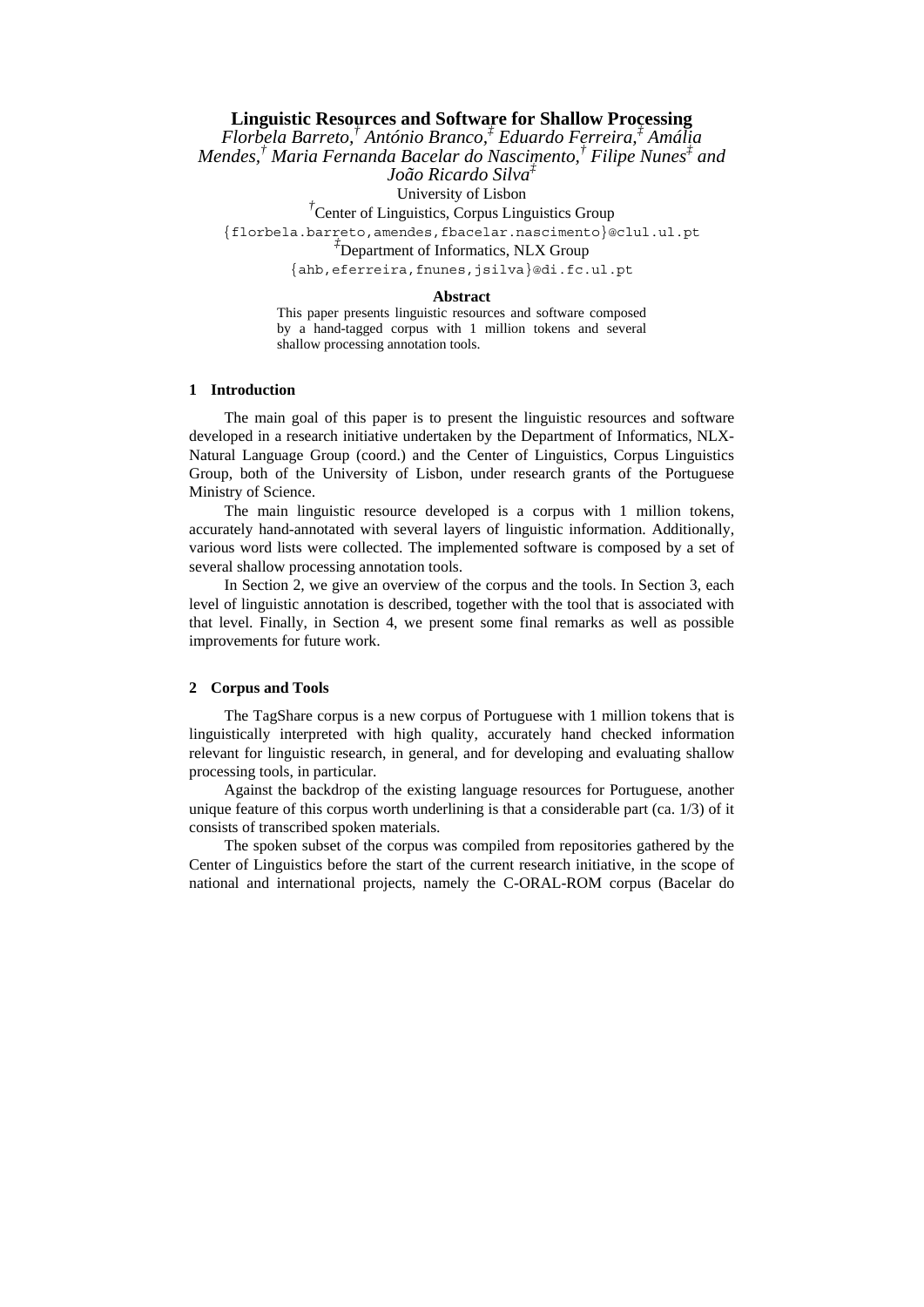Nascimento *et al.*, 2005) and the Português Fundamental corpus (Bacelar do Nascimento *et al.*, 1987).

This spoken subcorpus includes materials from several registers (ranging from formal to informal) and several communicative situations (e.g. phone calls, media broadcasts, conversations, monologues, formal exposition, etc.).

The majority of the corpus, however, is composed of written texts. This also covers several genres: newspaper, books, magazines, journals and miscellaneous types, such as proceedings, dissertations and pamphlets. Parts of these materials were previously gathered also by the Center of Linguistics in other projects, namely the PAROLE project (Marrafa *et al.*, 1999).

A detailed breakdown of the corpus composition can be seen in Table 1, below:

|         | Type          | %    | Tokens  | Total     |
|---------|---------------|------|---------|-----------|
| Spoken  | Informal      | 52.1 | 165,838 | 318,593   |
|         | Formal        | 20.8 | 66,274  |           |
|         | Media         | 19.5 | 62,116  |           |
|         | Phone calls   | 7.6  | 24,365  |           |
| Written | Newspaper     | 60.8 | 432,232 | 711,135   |
|         | <b>Book</b>   | 25.7 | 182,890 |           |
|         | Magazine      | 8.5  | 60,482  |           |
|         | Miscellaneous | 5.0  | 35,531  |           |
|         |               |      |         | 1,029,728 |

*Table 1: Composition of the TagShare corpus* 

Another result of the work in the TagShare corpus is a set of annotation tools, the LX-Suite. The tools in this suite follow a shallow processing rationale, where each tool is highly specialized and tackles a circumscribed NLP task. Additionally, shallow processing tools only make use of very local information (a single token or a limited window of context).

The tools work in a pipeline scheme, where each tool adds new annotation to the input text by building upon and adding linguistic information to the annotation that is already present. This information is typically added in the form of tags that are appended to the tokens.

The suite presented in this paper is formed by a sentence chunker, a tokenizer, a POS tagger, featurizers (one for nominal inflection and another for verbal inflection), lemmatizers (again, one for the lemmatization of nominal tokens and another for the lemmatization of verbal tokens), a verbal conjugator and a named-entity recognizer.

# **3 Linguistic Annotation**

There are several layers of linguistic annotation present in the TagShare Corpus, ranging from the marking of sentence boundaries to the identification and classification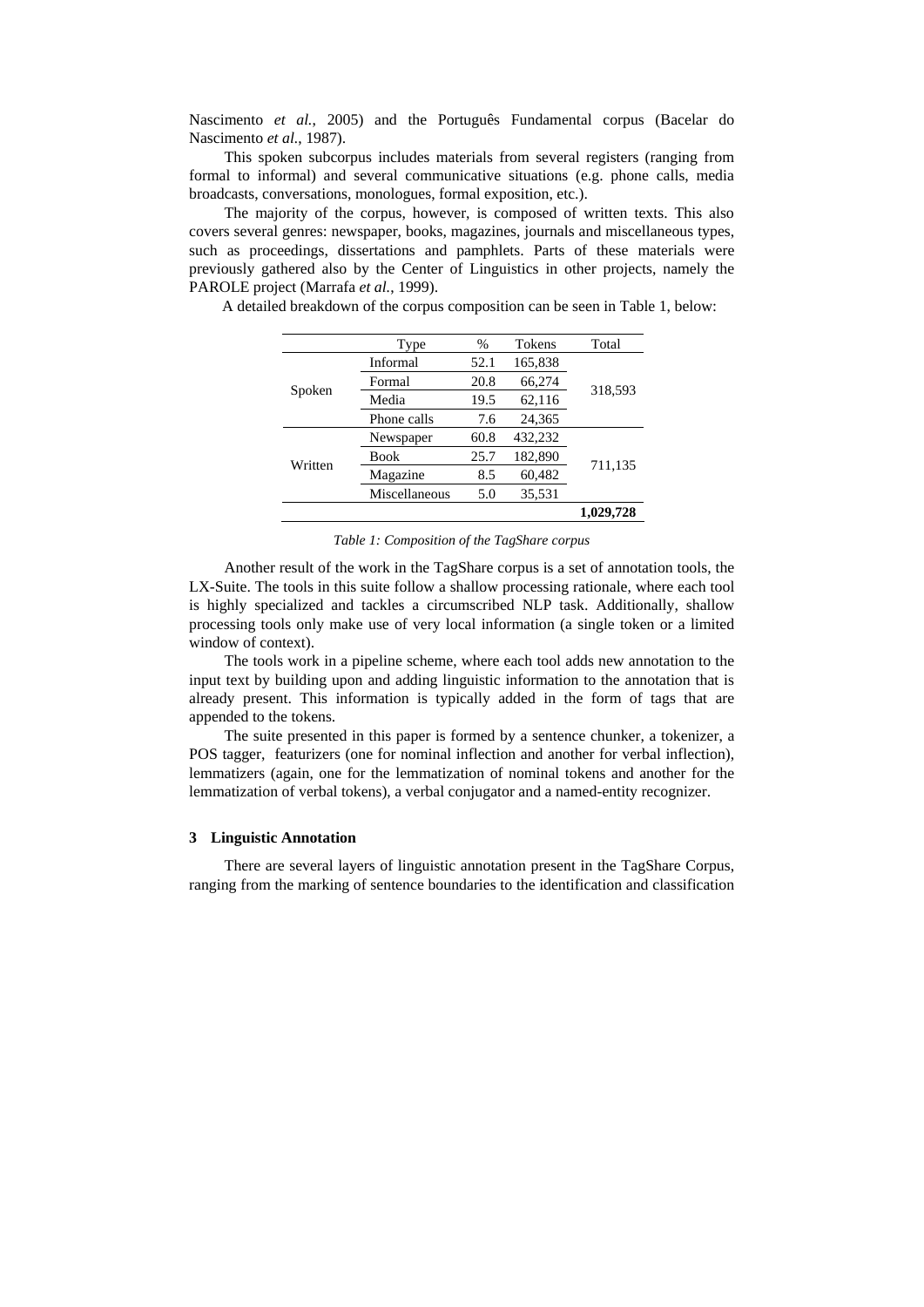of named-entities. Naturally, these annotation layers are of different nature and complexity, as are the tools that produce them.

Each of these layers and tools will be discussed in greater detail in the following sections.

#### **3.1 Sentence Chunking**

This task is frequently overlooked in the literature, but its importance should not be understated: The sentence is the maximum syntactic element in natural languages. Accordingly, one must know where each sentence begins and ends to be able to analyze it syntactically. However, from a purely computational point of view, unprocessed text is nothing more than a string of characters. Thus, it is necessary to have some sort of annotation scheme to mark sentence boundaries.

In the TagShare corpus, the sentence and paragraph boundaries are marked with XLM-like tags. More specifically,  $\langle s \rangle$ ,  $\langle s \rangle$  delimits sentences and  $\langle \text{p} \rangle$ ... $\langle \text{p} \rangle$  marks paragraphs. The tool that adds this annotation is the sentence chunker.

In Portuguese, as well as in other languages with similar orthographic conventions, the ending of a sentence is signaled by specific punctuation symbols, the *terminator symbols*, such as . (period), ? (question mark), ! (exclamation mark) or ... (ellipsis). This fact, when coupled with the convention stating that sentences begin with a capital letter, greatly eases the detection of sentence boundaries for most cases. For instance:

<s>Isto é uma frase.</s><s>Isto é outra frase.</s>

There are, however, harder cases which are also handled by this tool.

**Dialog**. Each language typically has very specific orthographic conventions pertaining the representation of dialog. Portuguese, in particular, uses paragraph boundaries to mark turn-taking, i.e. the change of speaker. The first sentence in character's turn is marked by  $a - (dash)$  symbol while the following sentences are separated as by the usual conventions:

```
<p><s>— Como estás?<s></p> 
<p><s>— Estou bem, obrigado.<s></s>E tu?</s></p>
```
The narrator's aside is marked by the same dash symbol that marks the first sentence in a turn, but it does not initiate a new sentence and does not begin with a capital letter. It also influences the marking of the speaker's sentence: If that sentence was to be terminated by a period, that symbol is omitted. Any other terminator symbol is maintained for intonational purposes:

```
<p><s>— Bom dia — disse ele.</s></p> 
<p><s>— Olá! — exclamou ela.</s></p>
```
Any sentence following a narrator's aside, even if within the same speaker's turn, must be marked by a dash. It is worth noting that the narrator's aside might even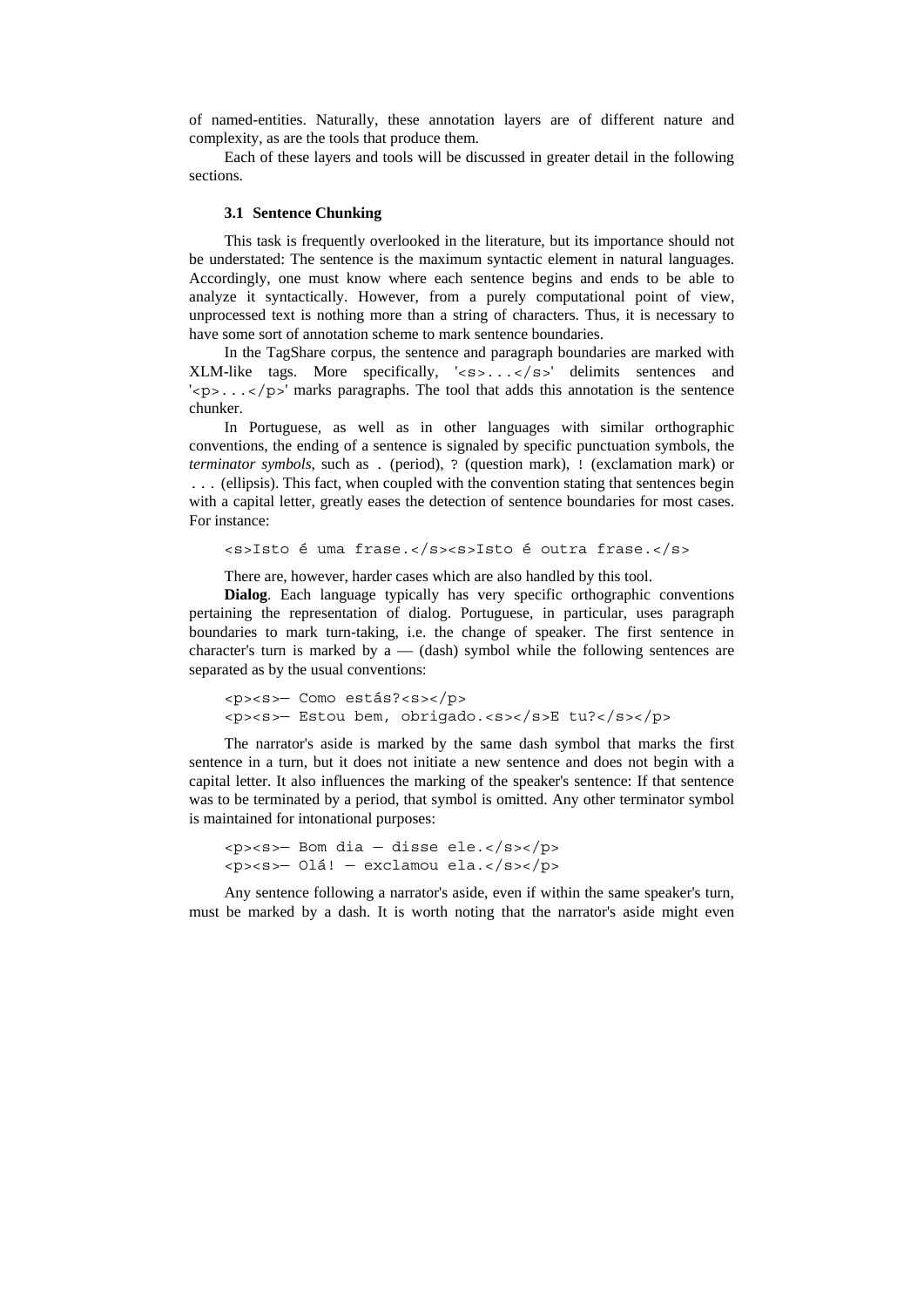interrupt the speaker's utterance. In that case, the speaker's sentence continues unaltered after the narrator's aside is finished:

```
<p><s>— Não — respondeu.</s><s>— Eu não.</s></p> 
<p><s>— Eu cá — disse — também.</s></p>
```
**Abbreviations**. Abbreviated forms pose a problem because, when followed by a word that begins with a capital letter, they originate an ambiguous situation where the chunker must decide if the period symbol marks the end of the sentence or is part of an abbreviation.

<s>Ocorreu um acidente na Av. Lusíada.</s>

**Other cases**. There are several other, rarer cases that, for completeness sake, are also handled. For instance, the occurrence of multiple terminator symbols, embedded quotations, etc.

The sentence chunker was implemented as a finite state automaton. Certain sequences in the input trigger state changes and emit boundary markings. As a simplified example, a terminator symbol followed by a capital letter would emit a sentence boundary mark.

This sentence chunker was evaluated over 12,000 sentences from the TagShare corpus, accurately hand-tagged for sentence and paragraph boundaries. The tool presents a recall of 99.94% and a precision of 99.93%.

More details, including a comparison with a statistical sentence chunker, can be found in (Branco and Silva, 2004).

## **3.2 Tokenization**

-

Tokenization is the task of segmenting the text into lexically relevant elements, the tokens. For most cases, raw text is already segmented, as the orthographic conventions for most languages state that the whitespace character is used to separate words. However, by those very same conventions, not all tokens occur separately in raw text, thus the need for a tokenization step.

In the TagShare corpus, we maintain the whitespace character as the token separator. This eases the tokenization task for most cases. For instance:

um exemplo simples • |um|exemplo|simples|

Most of other cases that the tokenizer handles are also simple: Punctuation symbols are separated from word tokens to which they are attached, contracted forms are expanded and clitic pronouns (when occurring in enclisis or mesoclisis position) are detached from the corresponding verb:

<span id="page-3-0"></span><sup>1</sup> In these examples we will use the | (vertical bar) symbol, instead of the whitespace, to mark token boundaries more clearly.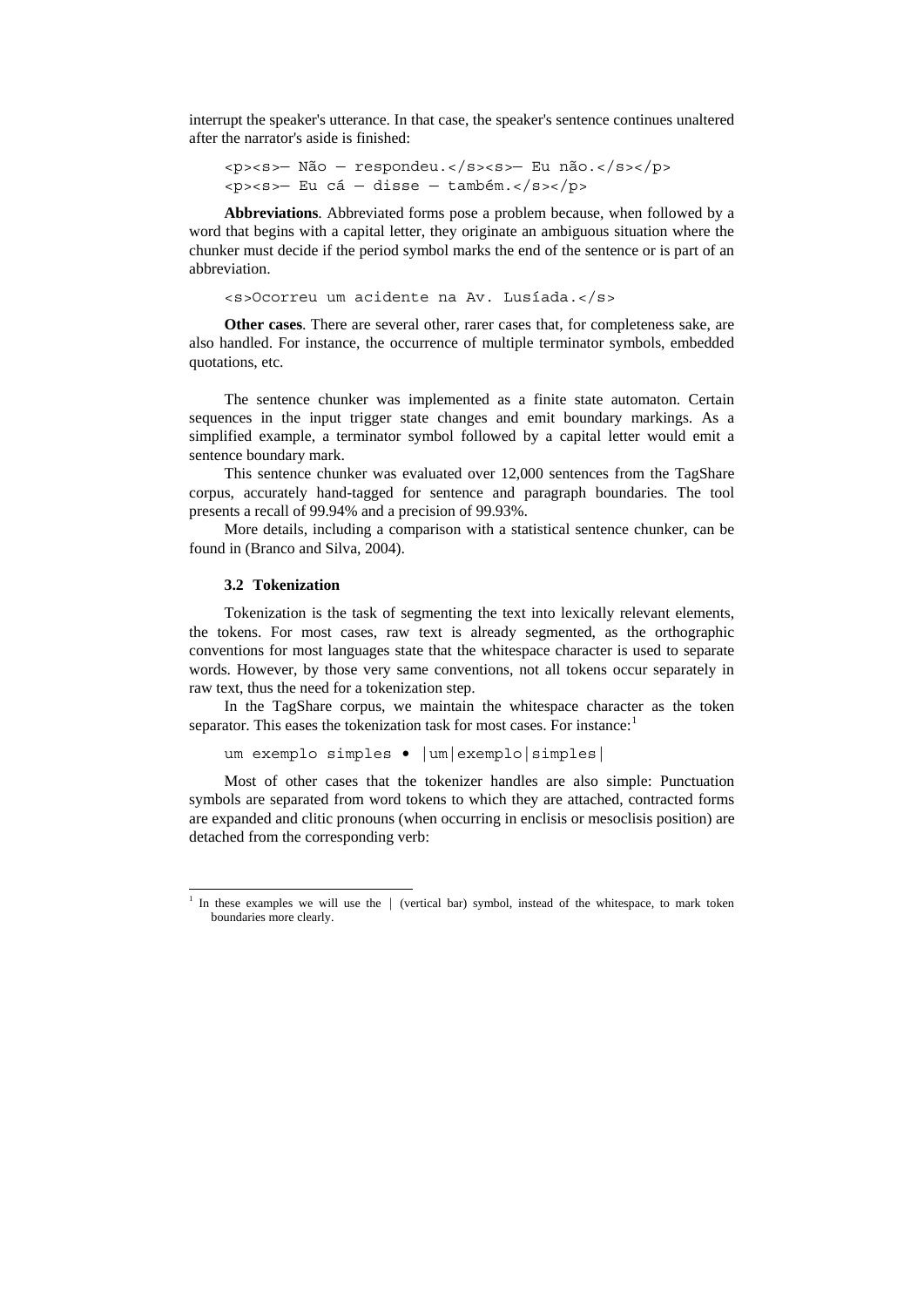```
um, dois e três • |um|,|dois|e|três| 
da • |de|a| 
viu-o • |viu|-o|
```
At this point, it is worth noting that all tools try to ensure that the linguistic information in the text grows monotonically. That is to say, information is added to the text, but never removed. Although it might not be obvious, tokenization loses information. This can be seen, for instance, in the previous example, when tokenizing the word "da", which is a contracted form: After tokenization, there is no way of knowing if the sequence of tokens "de a" originally occurred as two separate tokens or as a contracted form.

To prevent the loss of this information, the first token of an expanded contracted form is flagged with the '+' (plus) symbol. For the same reason, punctuation tokens are marked with the '<sup>\*'</sup> (star) symbol to indicate adjoining spaces while the clitic removal procedure signals possible vocalic alterations of the verb with a '#' and leaves a '-CL-' mark at the original mesoclisis position:

```
da \bullet | de + | a |3.200 • |3|.|200| 
um, dois e três • |um|,*|dois|e|três| 
afirmá-lo-ia • |afirmá#-CL-ia|-lo|
```
The main difficulty in the cases seen so far is not in the complexity of the cases themselves but in finding such rare cases. The actual non-trivial aspect regarding tokenization of Portuguese text involves the tokenization of ambiguous strings that, depending on their morphosyntactic category, should or should not be considered a contracted form. For example, the word "deste" can be tokenized as "|deste|" when occurring as a Verb (*Eng.: [you] gave*) or as " $\left|\det\right|$  este<sup>"</sup> when occurring as the contraction (*Eng.: of this*) of the Preposition "de" and the Demonstrative "este".

The problem raised by ambiguous strings is not a minor issue that can be overlooked. Such strings occur rather frequently, amounting to 2% of the corpus we used, and an error at such an early stage of processing will have a considerably negative influence on the subsequent processing steps, such as POS tagging.

To tackle the tokenization of ambiguous strings, one must first realize that they pose a circularity problem: To correctly tokenize an ambiguous string, one must know its POS tag, but POS tags can only be assigned after a tokenization step.

To break the circularity and solve this problem, a two-stage tokenization method is used, where the ambiguous strings are not immediately tokenized. Instead, the decision if left for the POS tagger. To allow for this, the tagger must be trained on a version of the corpus where the ambiguous strings are not tokenized. These strings, when occurring as a contracted form, are tagged with a portmanteau tag that combines the tags of both elements in the contraction. For instance, a 'PREP+DEM' tag would be assigned to a contraction of a Preposition and a Demonstrative. After the POS tagging step, the second stage of the tokenizer looks specifically for occurrences of these combined tags and splits the corresponding tokens: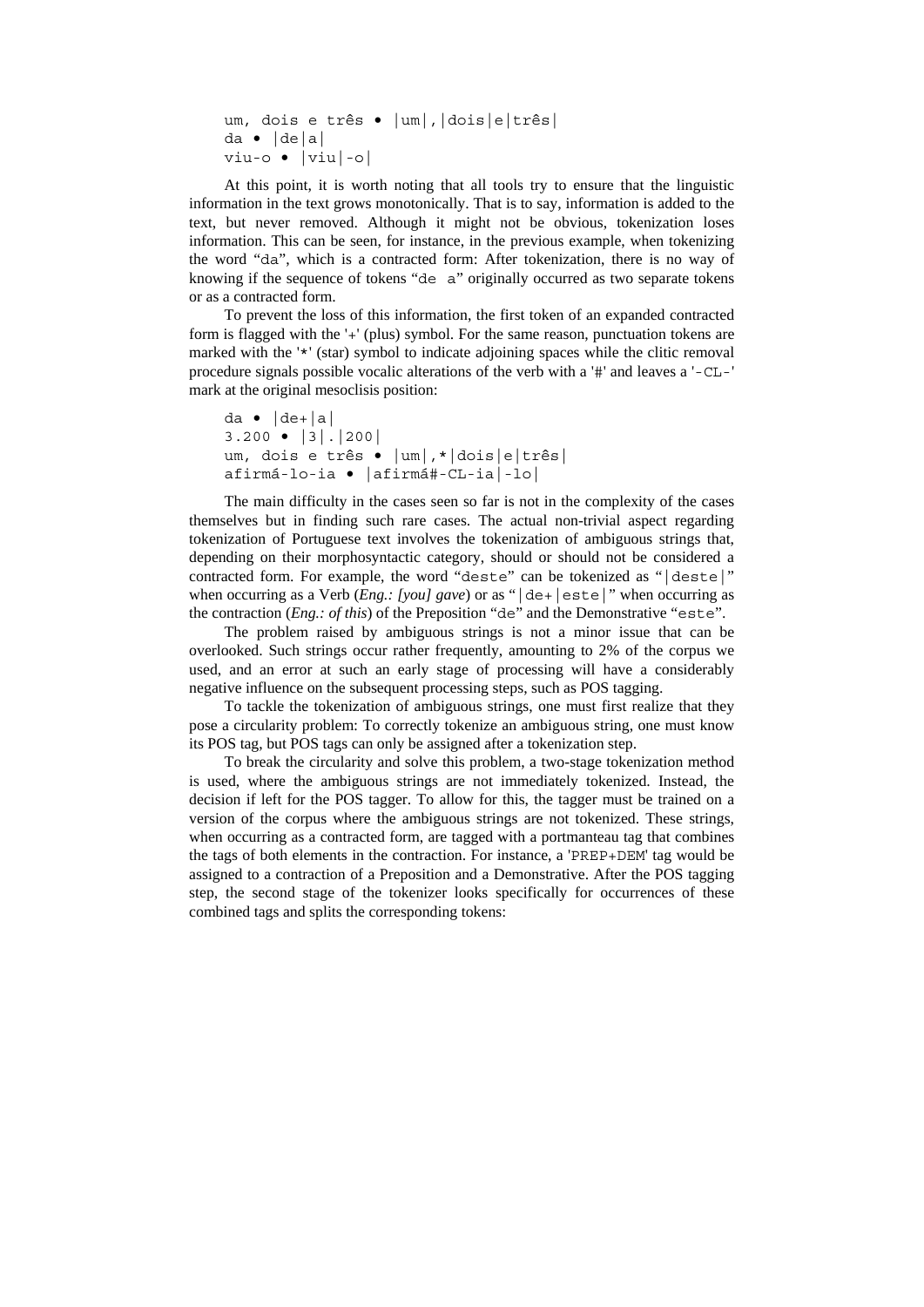deste/V • |deste/V| deste/PREP+DEM • |de+/PREP|este/DEM|

This two-stage approach allowed us to correctly tokenize 99.4% of the ambiguous strings in the corpus.

More details about the two-stage method for resolving ambiguous strings and about the tokenization procedure in general, can be found in (Branco and Silva, 2003).

## **3.3 POS Tagging**

Part-of-speech tagging is one of the most well studied tasks of linguistic annotation. This task requires designing a tagset and some procedure for assigning POS tags to tokens. As there are already several trainable, high-quality, language independent taggers available, our effort was directed towards developing a suitable tagset.

Naturally, the tagset includes the major POS tags, such as Definite Article (DA), Common Noun (CN), Adjective (ADJ) and Verb (V):

os/DA lobos/CN perseguiram/V a/DA presa/CN

However, when extending the tagset beyond these basic tags, one must bear in mind that the driving motivation behind this tagset is not only to allow linguistic analysis but also to be usable for training automatic POS taggers. These two requirements are in opposition, as the tagset must be rich enough to provide a high level of linguistic discrimination but, at the same time, have few tags to avoid datasparseness problems.

Nonetheless, some guidelines can be followed that allow the tagset to balance these two requirements.

- Being that POS tags encode differences in syntactic distribution, different tags that are not justifiable by a difference in distribution are not included. For instance, tags indicating the degree of an Adjective.
- Tags that convey a difference in distribution but that can be inferred from the form of the token are not included. This is the case, for instance, of tags indicating inflectional features or the polarity of an adverb.
- Tags used to indicate differences in the constituency status of the phrase containing the relevant token are not included. For example, the tag for "indefinite pronoun".

The guidelines that were followed do more than just excluding tags. They also lead us to consider tags that would normally not be included in a tagset.

For instance, although Gerund, Past Participle and Infinitive are all verbal forms, each has a particular distribution because they are predicators of subordinate clauses with a specific distribution. For that reason, these verbal forms have their own tags, and a different tag is provided for when verbal forms occur in an auxiliary function. Similarly, the Past Participle is split into those that occur in compound tenses (PPT) and those that occur with adjectival force (PPA):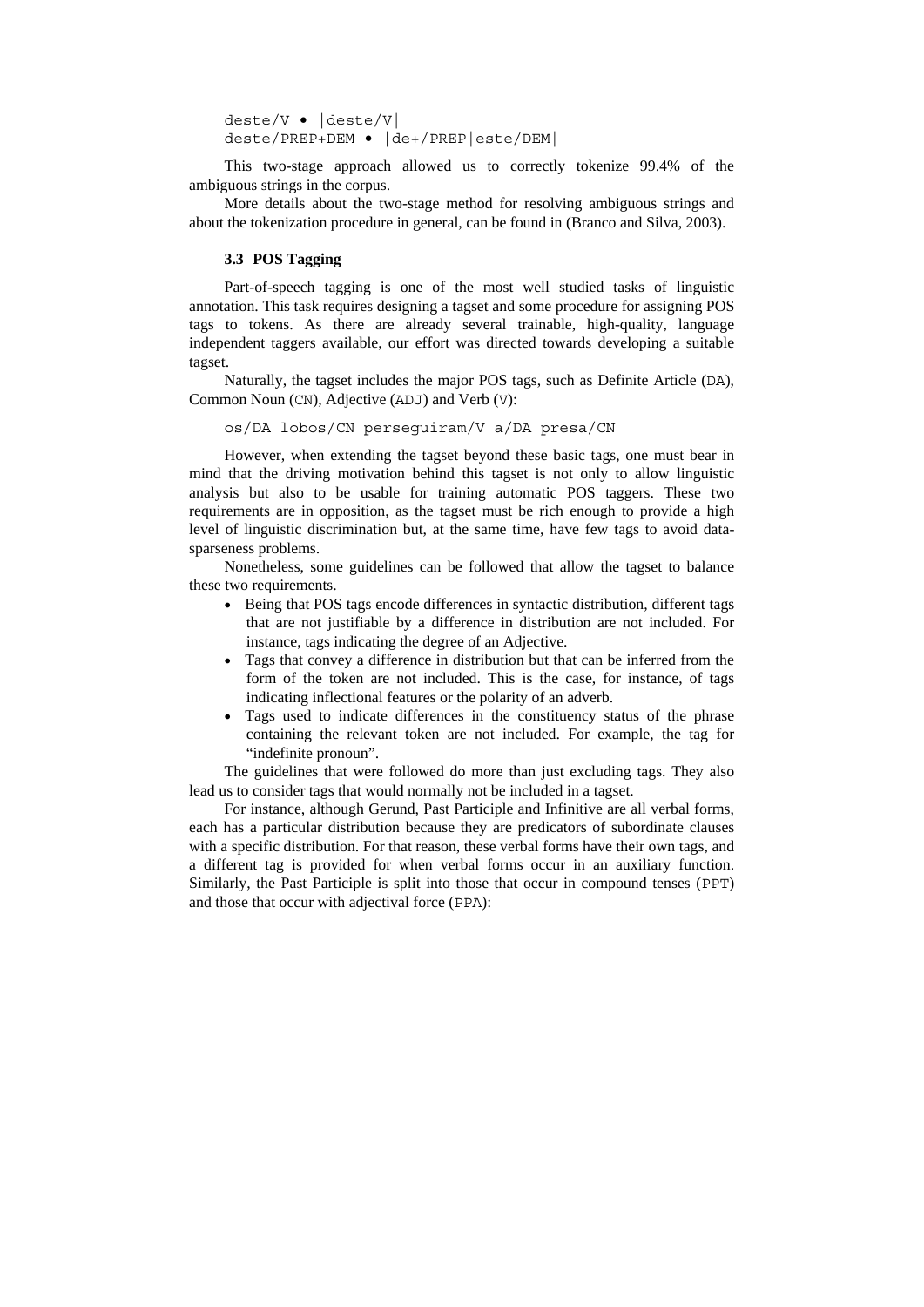tenho/VAUX estado/PPT fui/V casado/PPA cantando/GER terem/INFAUX estado/PPT tendo/GERAUX estado/PPT

Additionally, as a portion of the TagShare corpus consists of transcribed speech, some speech specific tags where included in the tagset, such as discourse markers (DM), extra-linguistic elements (EL), paralinguistic elements (PL) and fragments (FRAG):

olha/DM, pois/DM hhh/EL o/DA piano/CN faz/V pim/PL pim/PL ga/FRAG ga/FRAG gato/CN

Finally, multi-word units (MWU), as the name implies, should be tagged as a single syntactic unit. Being that these sequences have already been tokenized as separate words, the tagset accounts for this by using indexed tags that bind several tokens under a same tag: Each POS tag in a MWU is prefixed with 'L' and extended with a number indicating its position inside the multi-word expression:

```
pois/LADV1 então/LADV2 
a/LPREP1 respeito/LPREP2 de/LPREP3 
sempre/LCJ1 que/LCJ2 
é/LDM1 assim/LDM2
```
The final tagset has ca. 60 base tags. In the actual TagShare corpus ca. 100 different tags are found due to the indexed tags that are used for MWU.<sup>[2](#page-6-0)</sup>

The POS tagger was developed with the TnT software (Brants, 2000), which uses Hidden Markov Models. The tool was trained over 90% of a small, accurately hand tagged corpus with approximately 260,000 tokens. Accuracy of 97.22% was obtained with one run test over a held out evaluation corpus with the 10% of the corpus not seen during training. This result is in line with state-of-the-art POS taggers for other languages like English or German, and probably the best for Portuguese (Branco and Silva, 2004).

#### **3.4 Nominal Featurization**

-

The assignment of inflection features is typically done during the POS tagging stage by using a tagset where the normal POS tags have been extended with inflection information. For instance, instead of having a single Adjective tag, the tagset would have four tags for Adjective, one for each possible combination of Gender and Number. However, extending the tagset in this way leads to worse tagging results due to the data-sparseness problem: For the same amount of training data, as the tagset

<span id="page-6-0"></span><sup>&</sup>lt;sup>2</sup> For a complete overview of the tagset and a detailed account of the annotation decisions and procedures, see TagShare (2006).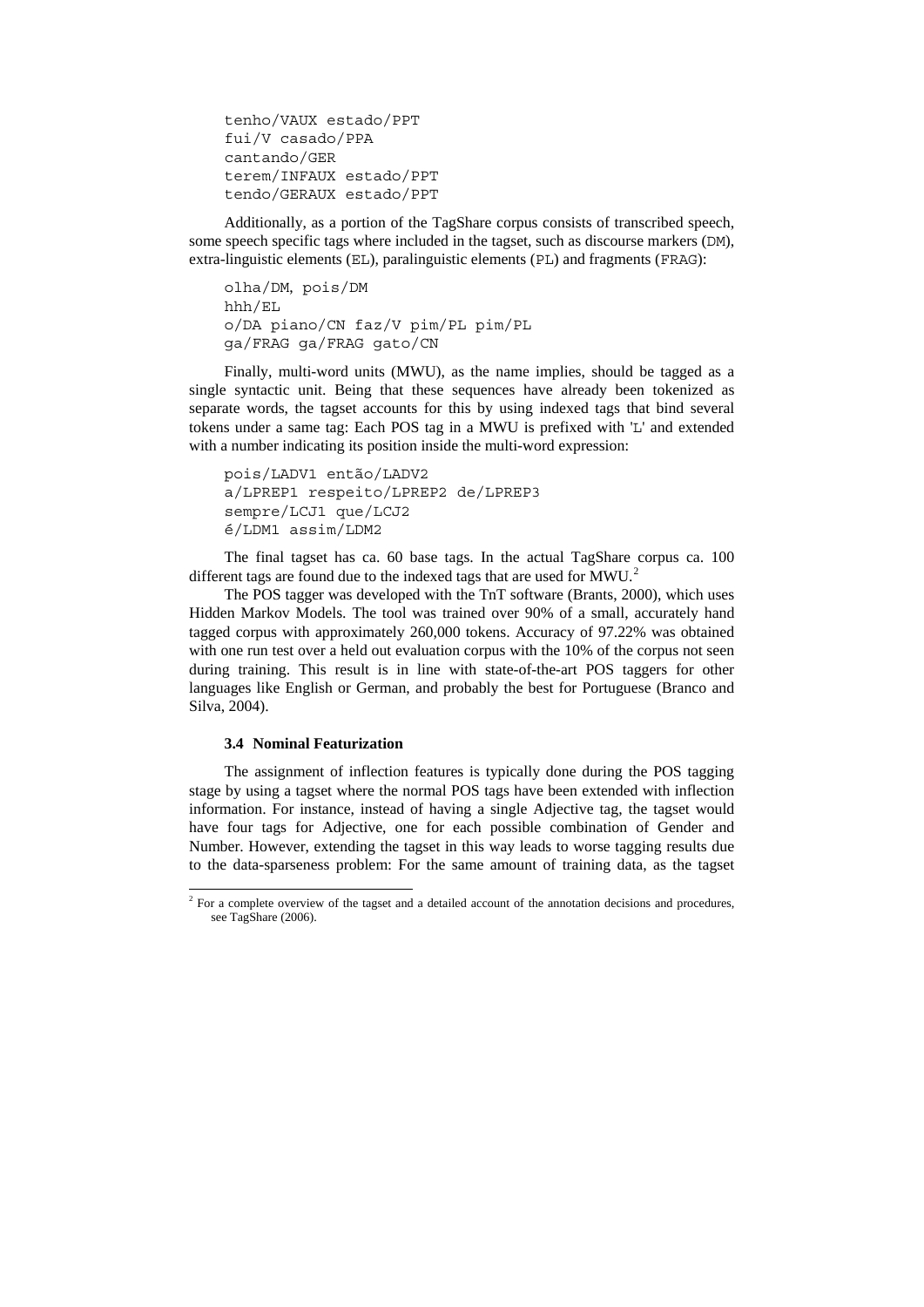increases, there will be more parameters that are harder to estimate due the lower availability of significant data.

Having this problem in mind, we explored what could be gained by having a standalone task for assigning inflection to nominal tokens.

Nominal featurization is thus defined as the procedure that assigns an inflection tag (Gender and Number) to nominal tokens. There are several categories that can bear inflection tags, such as Determiners or Demonstratives, but the main difficulty is in handling the opens categories (Adjectives, Common Nouns and Past Participles) as the inflection tags for words from the other nominal categories can be exhaustively listed.

Note that, when applicable, this procedure also assigns degree information (Superlative, Diminutive or Comparative): $3$ 

exemplos/CN • exemplos/CN#mp altíssimas/ADJ • altíssimas/ADJ#fp-sup casinha/CN • casinha/CN#fs-dim

To implement the nominal featurizer we followed several approaches: a rulebased approach, a statistical approach and a hybrid of the two.

 In this article we report in greater detail on the rule-based approach as it best highlights the difficulties posed by this task.

**Rule-based featurizer**. To tackle nominal featurization through a rule-based approach we build upon the morphological regularities present in the language and collect a list of word terminations and their default feature values, i.e. a list of rules to assign a feature value to words based on their termination. Naturally, these rules have to be supplemented with a list of exceptions. For example:

Default rule: words ending in -ção are feminine singular Exceptions: cação, coração, ... are masculine singular

Nevertheless, using rules and exceptions is not enough to ensure that every token receives an inflection tag. This is due mainly to the so-called *invariant* words, which are lexically ambiguous with respect to some feature value. For example, the word "pianista" (*Eng.: pianist*) can be masculine or feminine. By resorting only to the procedure described above, words such as this would always be tagged with underspecified inflection tags:

pianista/CN#?s

The basic algorithm is thus extended with a procedure that builds upon the fact that there is Gender and Number agreement within an NP.

For this procedure, one collects all words from the closed classes that have inflection features (Demonstratives, Determiners, Quantifiers, etc.) together with their

<span id="page-7-0"></span>The inflection feature values are m:masculine, f:feminine, s:singular and p:plural. For degree, they are dim:diminutive, sup:superlative and comp:comparative. These tags are appended to the POS tags, separated by a '#'.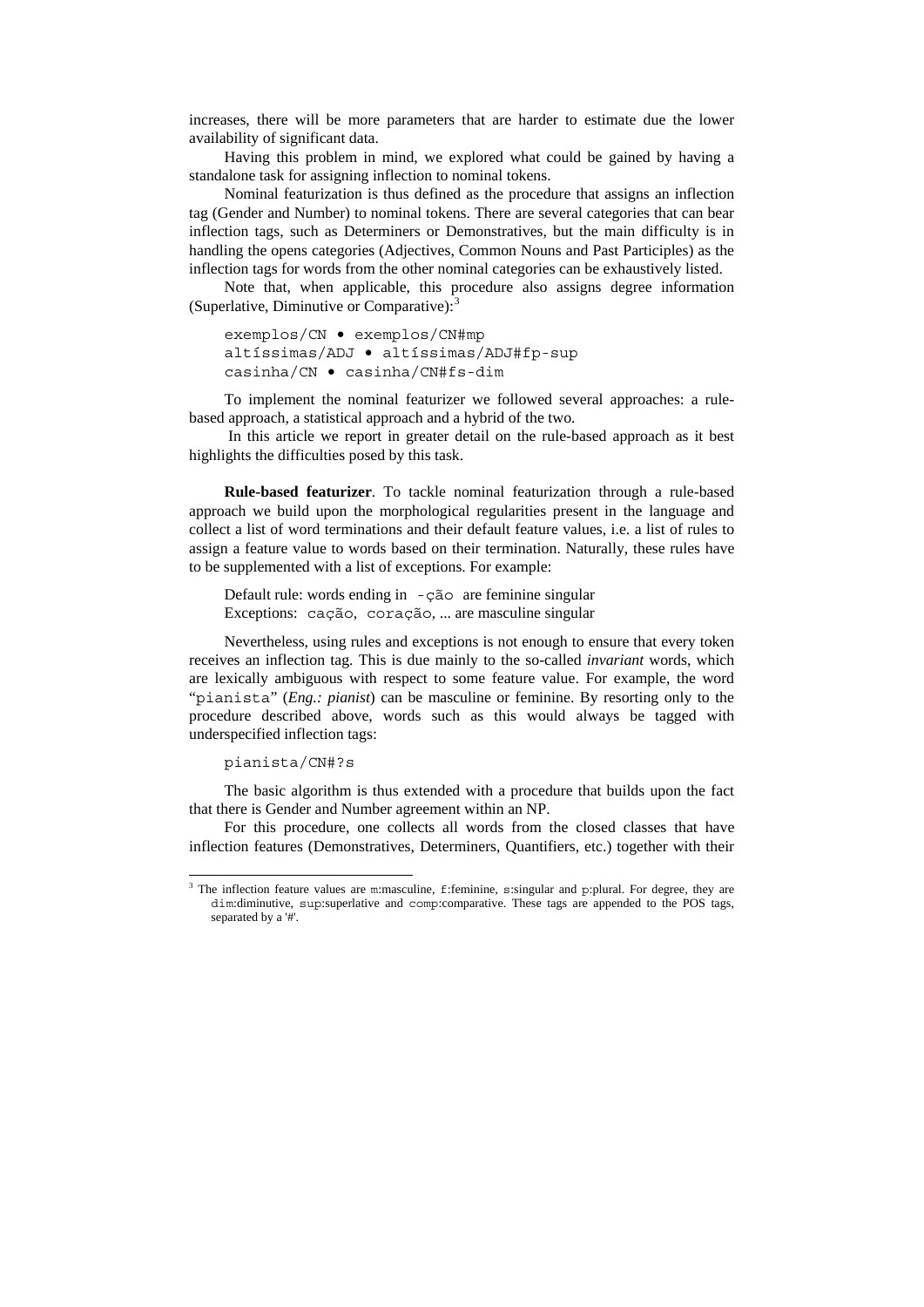respective inflection tags. When tagging a text, the inflection tags assigned to words from closed classes are propagated to the words from open classes that follow them. These, in turn, can propagate those values to other words.

For instance, the features for invariant word "pianista" can be easily determined if that word is preceded by a Definite Article. The feature values it received can then be again propagated to the invariant Adjective "ilustre" (*Eng.: illustrious*) that follows the Common Noun.

o/DA#ms pianista/CN#ms ilustre/ADJ#ms vs. a/DA#fs pianista/CN#fs ilustre/ADJ#fs

To prevent errors in tagging when using this mechanism, one must ensure that the propagated values remain within the boundaries of the NP. For this purpose, the featurizer uses a set of POS patterns that, when found in the text, block propagation from occurring. For instance, a typical case is that of a PP inside an NP context:

```
faca/CN#fs de/PREP aço/CN#ms azul/ADJ#fs 
Eng. blue (steel knife) 
or 
faca/CN#fs de/PREP aço/CN#ms azul/ADJ#ms 
Eng.: (blue steel) knife
```
In this example, "azul" (an Adjective, invariant with respect to Gender) might agree with "faca" or with "aço". To prevent an erroneous tagging, propagation of feature values from "aço" to "azul" must be blocked. As "azul" is an invariant word, it will be tagged with an underspecified Gender value.

Besides the blocking of propagation, there are other situations that might lead to token being assigned an underspecified feature value. This happens in the so-called bare NPs, which do not have a specifier preceding, but also in non-bare NPs, provided that the specifier is itself an invariant word. Both these cases can be seen in the following example:

```
Ele/PRS#ms detesta/V pianistas/CN#?p 
Eng.: He hates pianists 
and 
Cada/QNT#?s pianista/CN#?s 
Eng.: Each pianist
```
One could attempt to resolve these underspecified tags by resorting to some heuristic, but for this rule-based tool we followed the rationale that it is preferable to abstain from tagging than it is to tag wrongly. This ensures a higher precision at the expense of not having full recall.

The two other approaches to featurization, however, always assign a fully specified inflection tag to every token.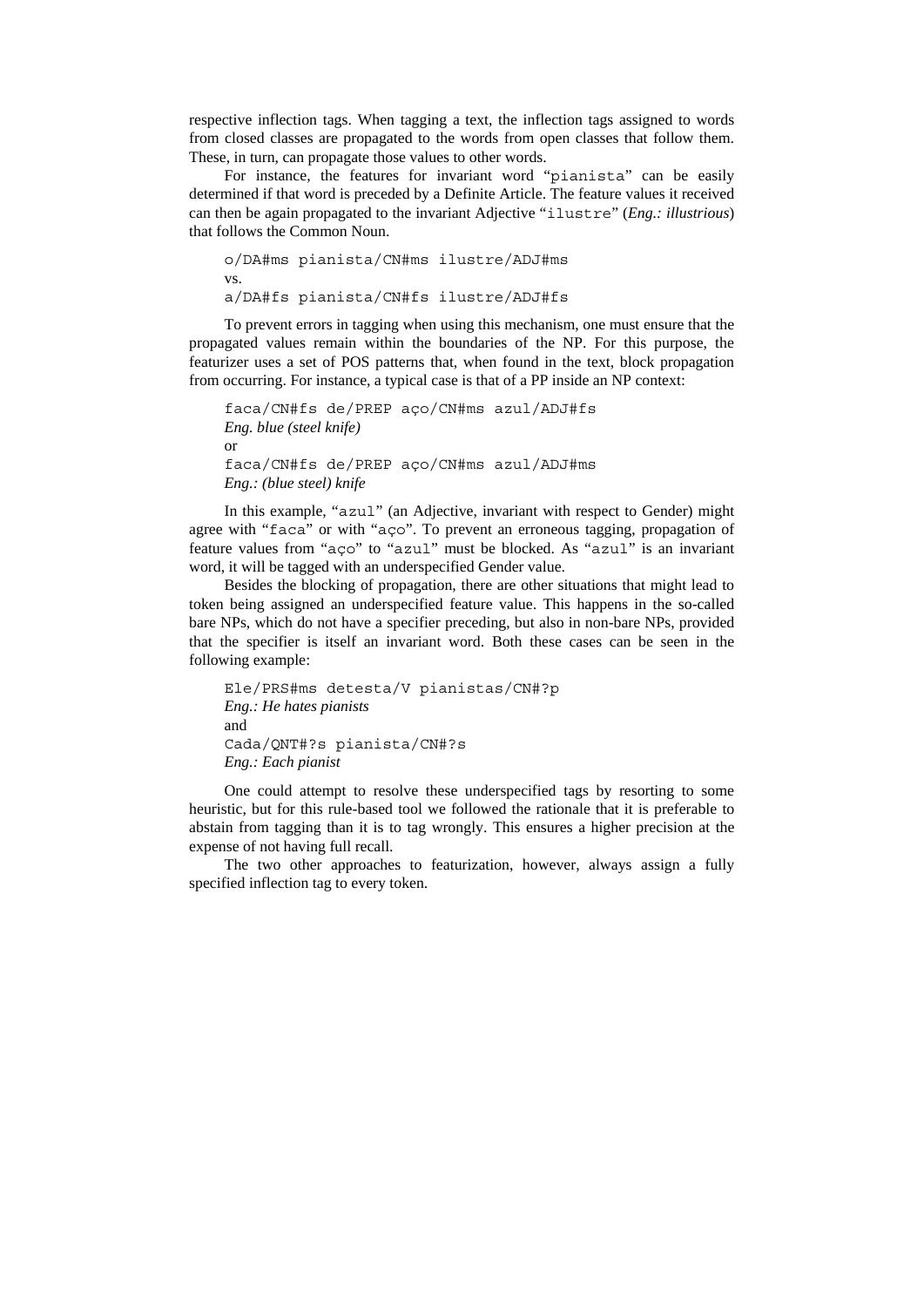**Statistical featurizer**. The statistical approach uses the TnT software (Brants, 2000) to train an HMM featurizer. For this approach, the tagger is trained over a corpus where the hidden states are the concatenation of word forms and POS tags and the inflection tags are the emitted symbols. Non-nominal tokens are tagged with a "null" inflection tag.

When tagging, the HMM featurizer runs over an input that has already been POS tagged and assigns inflection tags. For instance, taking one of the previous examples:  $4\overline{ }$  $4\overline{ }$ 

Input: oDA pianistaCN ilustreADJ Output: oDA/ms pianistaCN/ms ilustreADJ/ms

**Hybrid featurizer**. The hybrid approach proceeds as by the rule-based approach but falls back to the tag assigned by the statistical featurizer whenever the rule-based featurizer abstains from assigning a fully specified tag,

To evaluate these different featurizers, they were run over an accurately POS tagged corpus. In this way, there are no POS error to negatively influence the outcome of the featurizer. Additionally, we report only on the evaluation results for the featurization of Adjectives and Common Nouns. This is done for the sake of comparability, as the inventory and definition of the other inflected categories is variable among languages, and even open to dispute within a single language.

All three featurizers were run over a list of 8,750 Adjectives and Common Nouns from the vocabulary of the TagShare corpus.

The rule-based featurizer required a lexicon of words from closed classes and their respective inflection tags with 1,000 entries. The rule list was built with the help of a reverse dictionary. It has approximately 200 termination-inflection pairs. For these rules, we had to collect 9,500 exceptions, giving an average of 47.5 exceptions for each rule.

The rule-based featurizer achieves 95.05% recall, leaving only ca. 5% of the tokens with underspecified feature tags. As for precision, it scores 99.05%.

The statistical featurizer has 100% of recall but at the expense of a lower precision, achieving only 97.58% in this regard.

The hybrid featurizer combines the strengths of both approaches, achieving full recall while still maintaining a high precision, scoring 98.38%.

For a much more extensive analysis, see (Branco and Silva, 2005a).

## **3.5 Nominal Lemmatization**

-

The next annotation layer in the TagShare corpus is the one concerning the lemma of nominal tokens (Adjectives, Common Nouns and Past Participles). The lemma corresponds to the entry that would be found in a dictionary for that word. Typically, this is the masculine singular form.

<span id="page-9-0"></span><sup>4</sup> In this example the inflection tags are shown separated from the token by a '/' instead of a '#' only to better highlight the fact that they are being assigned by a HMM tagger.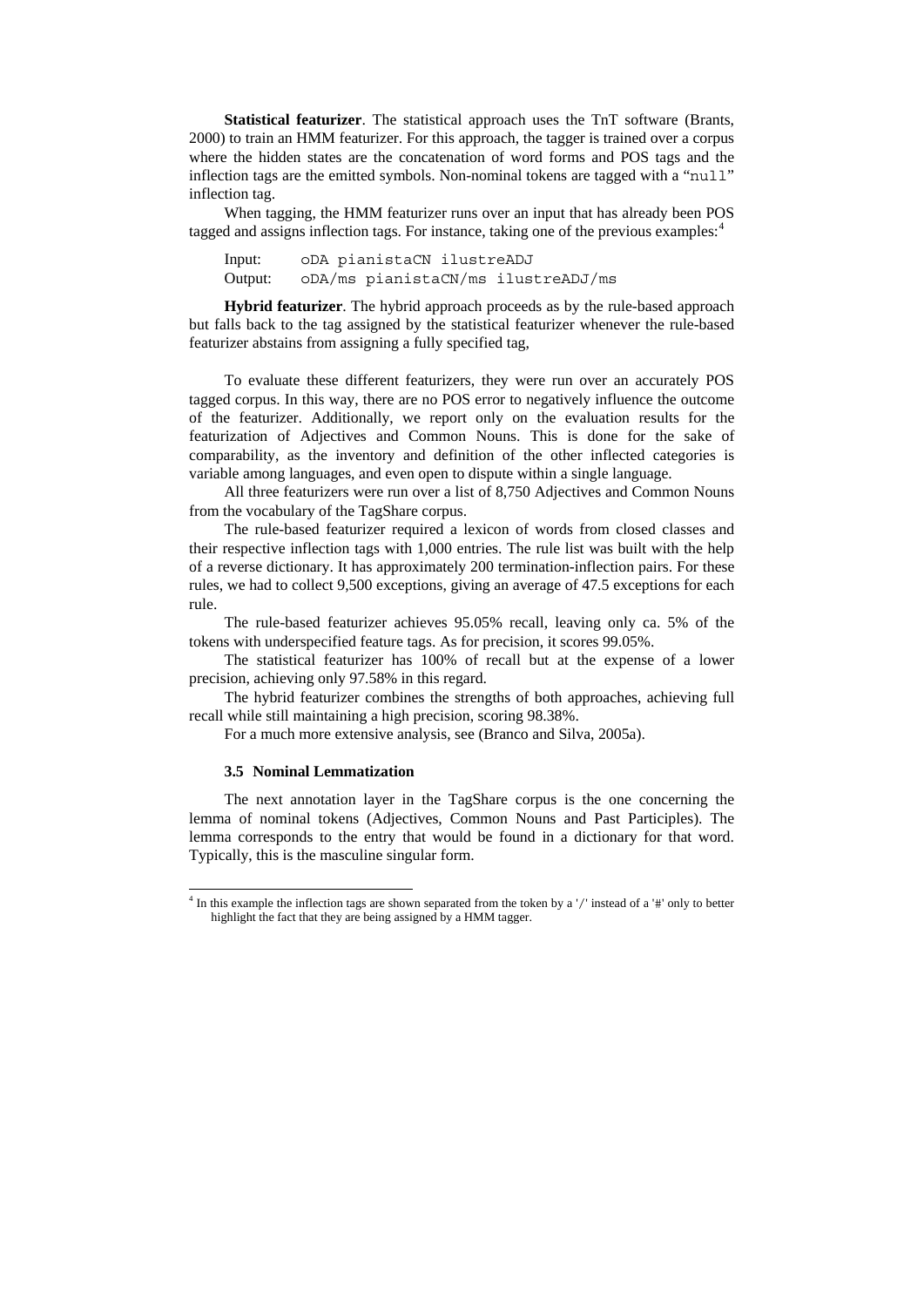We followed a rule-based approach to this task. As with featurization, collecting an exhaustive list of every word and its lemma is not viable. We thus follow the same idea used for the featurizer and build upon morphological regularities in words.

The basic rationale is to gather a set of transformation rules that, depending on the termination of a word, replace that termination by another. For instance, a rule stating that a "-ta" termination should be replaced by a "-to" termination would correctly assign a lemma to the following tokens:

alta (*Eng.: [feminine] tall*) • alto (*Eng.: [masculine] tall*) and gata (*Eng.: [feminine] cat*) • gato (*Eng.: [masculine] cat*)

Naturally, there will be exceptions to these rules. For example, the feminine Common Noun "porta" (*Eng.: door*) falls under the above rule but its lemma is "porta" instead of "porto". These exceptions were collected by resorting to a machine-readable dictionary (MRD): As dictionaries only list lemmas and never the inflected forms, any word with the designed termination that is found in the dictionary must necessarily be an exception.

Even if this exceptions list grows to a large size, one must bear in mind that the number of word covered by a transformation rule is much larger than the number of exceptions one must collect for that rule. Additionally, any new words that eventually enter the lexicon will typically fall under the general rule instead of being exceptions.

It is worth noting that there are some cases where the lemma the tool should assign does not depend solely on the word form.

The most important of those cases is that of lemmas that depend on the sense of the word on that particular occurrence. For instance, the word "copas" may refer to the *hearts* suit of playing cards, in which case its lemma is "copas", or it might be the plural form of "copa" (*Eng.: cupboard*), in which case it should be lemmatized into the singular form "copa".

At this stage of processing it is not possible to resolve the ambiguity of these sense-dependent words, as that would require some sort of word sense disambiguation procedure. Following the rationale that it is preferable to abstain from tagging than it is to tag wrongly, the lemmatizer assigns all possible lemmas to such words. Consequently, these cases pose an effective upper-bound to the recall of any shallow nominal lemmatization process.

To implement the lemmatizer a list of 126 transformation rules was needed. The list of exceptions to these rules amounts to 9,614 entries.

The lemmatizer was evaluated over a list of 10,581 Adjectives and Common Nouns from the vocabulary of the TagShare corpus, where it achieved 99.82% recall and 94.90% precision.

For further details, see (Branco and Silva, 2005b).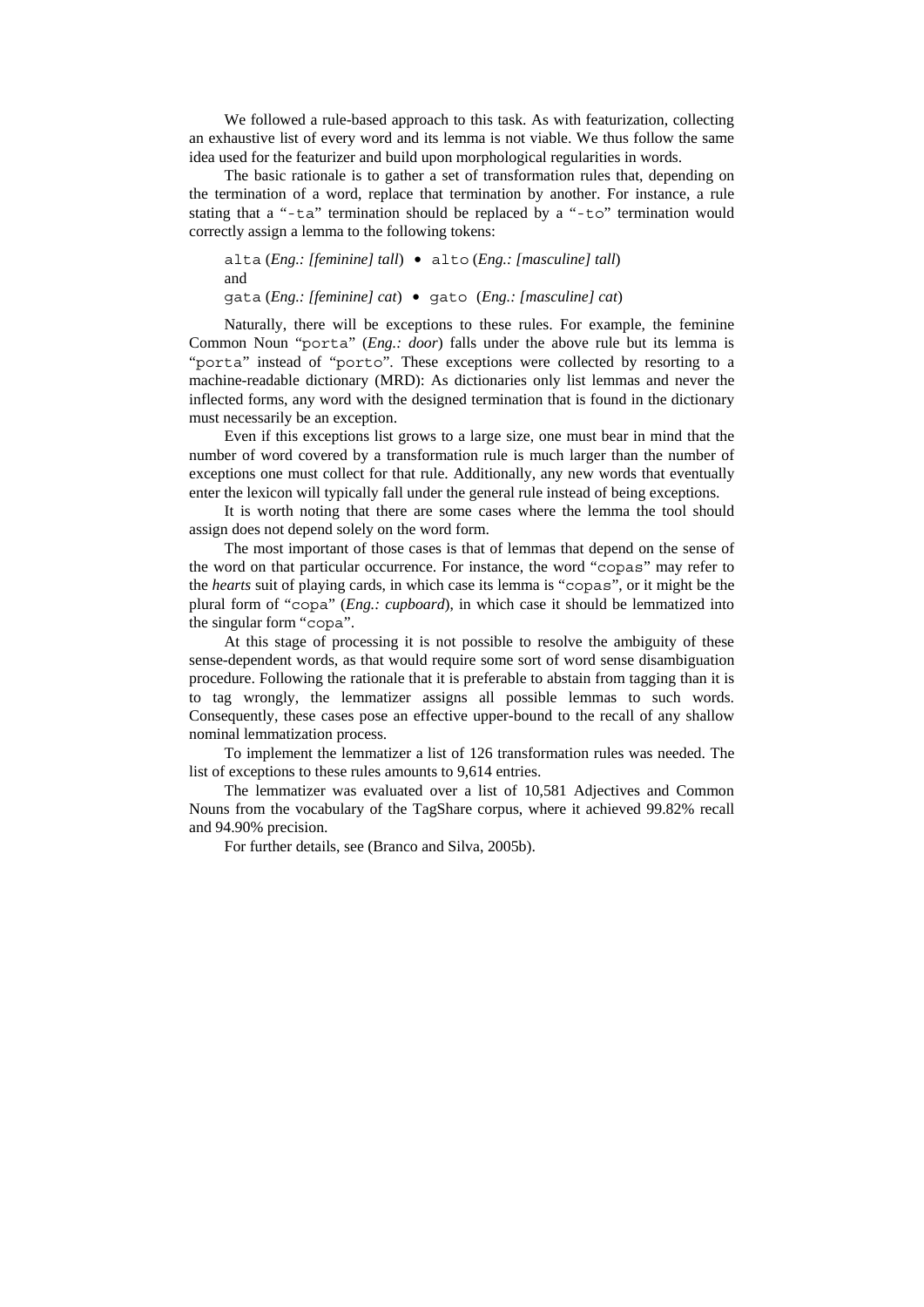## **3.6 Verbal Featurization and Lemmatization**

The TagShare corpus also includes annotation for inflection tags and lemmas of verbal tokens. We chose to handle these separately from the nominal tokens as the task is intrinsically harder due to verbal inflection being more complex than nominal inflection.

In fact, while lemma ambiguity is rare for nominal tokens, most verbal forms will have several lemma-feature pairs. Following the same rationale as its nominal counterpart tools, all possible results are assigned to the token being processed. For instance, the form "diria" receives the following lemmas and features:

diria

- dizer,Conditional-1s
- dizer,Conditional-3s
- diriar,PresentIndicative-3s
- diriar,ImperativeAfirmative-2s

The first two possibilities are inflections of the verb "dizer" (*Eng.: to say*) while the following two pairs show a neologism, i.e. "diriar" is an infinitive form that, under the specified inflection, would inflect to "diria". Note that "diriar" is not an attested verb.<sup>[5](#page-11-0)</sup> If the user so wishes, only attested forms are generated.

Tested over a list of ca. 80,000 verbal forms, this tool achieves 50% recall, as half of the verbal tokens are ambiguous and consequently receive more than one lemmafeature pair. However, those that do receive a single lemma-feature pair are always correct, ensuring 100% precision.

# **3.7 Verbal Conjugator**

Strictly speaking, the verbal conjugator does not add any annotation layer to the TagShare corpus. Within the pipeline of the LX-Suite, this tool is only used by the verbal lemmatizer/featurizer to filter extraneous lemma-feature pairs.

However, the conjugator can also function as a standalone tool. In this mode, the verbal conjugator takes a verb in the infinitive form and generates all of its inflected forms. It is particularly important to note its exhaustiveness, in that it handles a much wider range of inflection situations, namely: full pronominal conjugation, compound tenses, regular and irregular forms for past participles, inflected past participles, negative imperative forms and courtesy forms for second person.

#### **3.8 Named-Entity Recognition**

The TagShare corpus also includes an annotation layer that delimits and classifies named-entities.

Every token in the corpus is marked with one of three tags in accordance with the MUC guidelines (Chinchor, 1997):

<span id="page-11-0"></span> 5 As by a list of 11,640 infinitive forms of known verbs.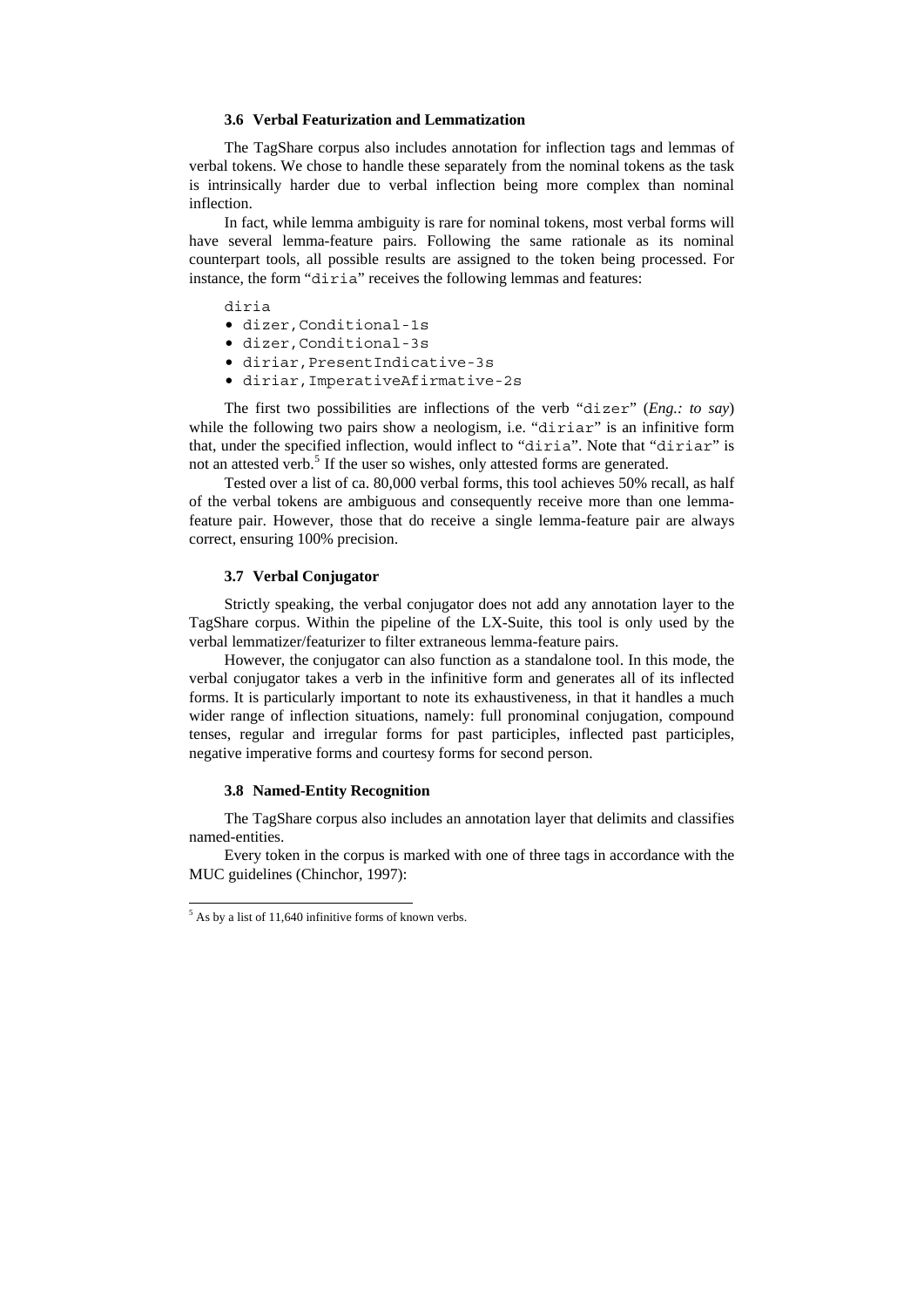- 'O' (outside) This tag indicates that the corresponding token is not part of a named-entity.
- $\bullet$  'B' (begin) This tag indicates that the corresponding token is the first token in a named-entity.
- 'I' (inside) This tag indicates that the corresponding token is part of a named-entity (but it is not the first token).

Additionally, a suffix indicating the type of the named-entity is appended to the 'B' tags. The tags account for various entity types: person (PER), organization (ORG), location (LOC), work (WRK), event (EVT) and others (MSC).

For example:<sup>[6](#page-12-0)</sup>

```
a/O Associação/B-ORG Portuguesa/I-ORG de/I-ORG 
Linguística/I-ORG 
o/O Produto/B-MSC Interno/I-MSC Bruto/I-MSC de/O 
França/B-LOC
```
This "OBI" tagging scheme delimits and classifies the named-entities in the text while allowing the training of a statistical named-entity recognizer.

In addition to this tagging scheme, which is best suited for a statistical approach to named-entity recognition, a rule-based tool has also been implemented.

This other tool uses XML-like markup tags to identify and classify named-entity expressions but it has the added functionality of assigning a normalized representation to each entity. This can be seen as a shallow information extraction step.

In the following example, the result of identifying and classifying "3.200" and "três mil e duzentos" is shown:

```
<entity type='number' norm='3200'> 
3/DGT ./PNT 200/DGT 
</entity> 
and 
<entity type='number' norm='3200'> 
três/CARD mil/CARD e/CJ duzentos/CARD 
</entity>
```
Both strings, though very different, are recognized as being a named entity that refers to a number with a normalized representation of '3200'.

# **4 Final Remarks**

In this paper we presented a set of linguistic resources and software tools for the shallow processing of Portuguese.

The main linguistic resource is a 1 million token corpus, accurately hand-tagged with a variety of linguistic data, namely: Every sentence is delimited and every token is

<span id="page-12-0"></span> 6 In these examples, all other annotation (POS, inflection, etc.) was removed for the sake of clarity.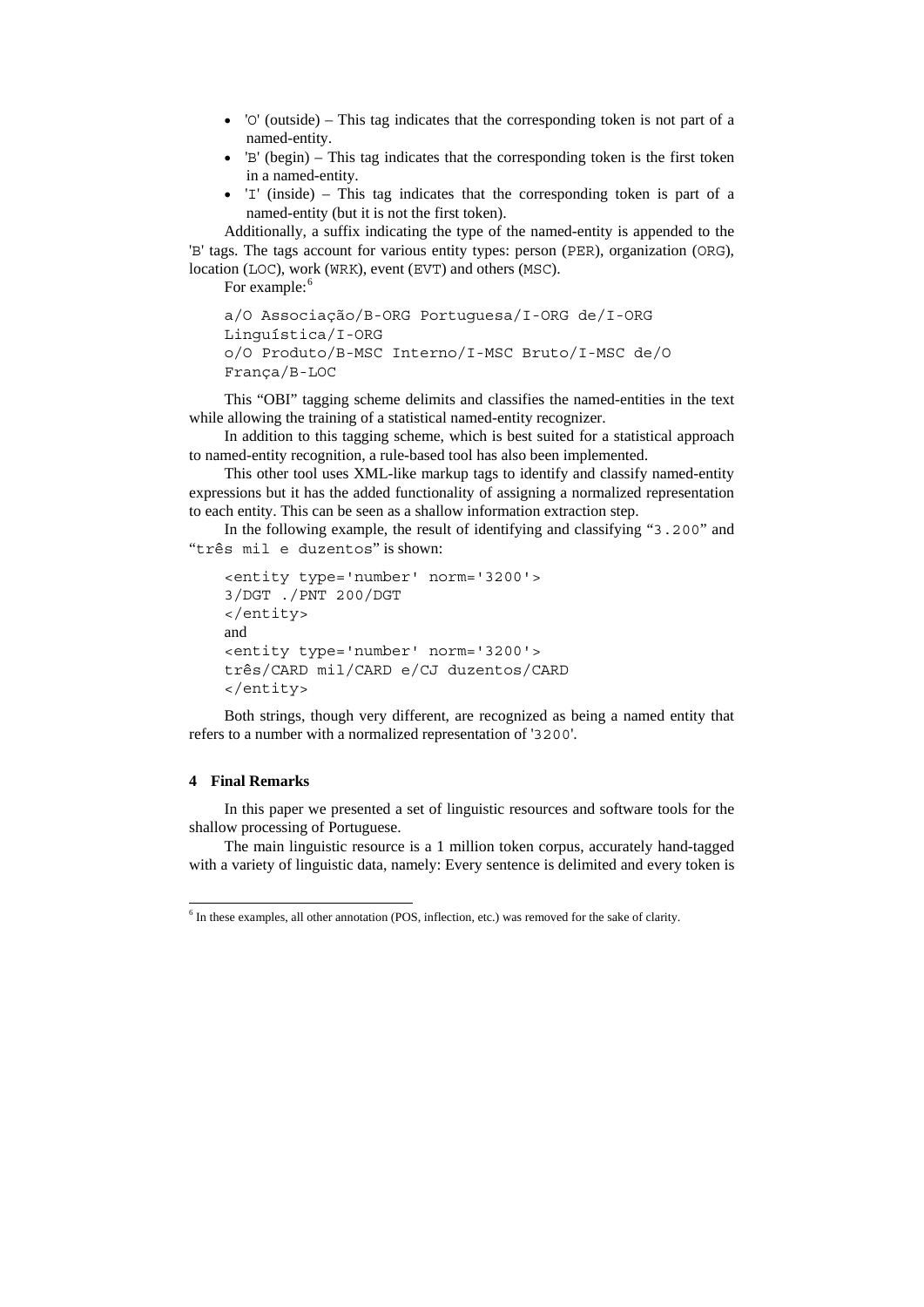circumscribed by blanks. Each token is associated to its morphosyntactic category, by means of POS tags. Each token is also tagged with its inflectional morphology, meaning every inflected token is associated with the corresponding lemma, and with explicit information encoding their values for Mood, Tense, Person and Number, if they are from verbal classes, or Number and Gender if they are from a nominal class. The latter includes also information about their degree, namely superlative for Adjectives, and diminutive for both Adjectives and Nouns. Finally, named-entities are delimited and classified by using the usual "OBI" scheme.

The software consists of shallow processing tools that produce the different layers of annotation mentioned.

Some of these tools can be tested through on-line demos: The on-line demo of the LX-Suite pipeline located at http://lxsuite.di.fc.ul.pt currently shows only the processing steps up to, and including, POS tagging. The verbal featurizer/lemmatizer can be tested at http://lxlemmatizer.di.fc.ul.pt. Finally, the verbal conjugator can be used as a standalone service/tool by visiting http://lxconjugator.di.fc.ul.pt.

Future work will focus on extending the suite with new tools such as a nominal inflector which, given a lemma and a feature value, returns the inflected form of that lemma; and a named-entity recognizer using a statistical approach.

# **References**

- Bacelar do Nascimento, Maria Fernanda, M. L. Garcia Marques and M. L. Segura da Cruz (1987) *Português Fundamental, vol. II - Métodos e Documentos, tomo 1 - Inquérito de Frequência.* Lisboa: INIC, CLUL.
- Bacelar do Nascimento, Maria Fernanda, José Bettencourt Gonçalves, Rita Veloso, Sandra Antunes, Florbela Barreto and Raquel Amaro (2005) 5. The Portuguese corpus. In Emanuela Cresti and Massimo Moneglia (eds.) *C-ORAL-ROM. Integrated Reference Corpora for Spoken Romance Languages*, Amsterdam: John Benjamins, pp. 163–207.
- Branco, António and João Ricardo Silva (2003) Contractions: Breaking the Tokenization-Tagging Circularity. LNAI 2721, Berlin, Spinger, ISSN 0302-9743, pp.167-170.
- Branco, António and João Ricardo Silva (2004) Evaluating Solutions for the Rapid Development of State-of-the-Art POS Taggers for Portuguese. In *Proceedings of the 4th Language Resources and Evaluation Conference*.
- Branco, António and João Ricardo Silva (2005a) Dedicated Nominal Featurization in Portuguese. University of Lisbon, ms.
- Branco, António and João Ricardo Silva (2005b) Nominal Lemmatization with Minimal Word List. University of Lisbon, ms.
- Brants, Thorsten (2000) TnT A statistical part-of-speech tagger. In *Proceedings of the 3rd Applied Natural Language Processing Conference and the 1st North American Chapter of the Association for Computational Linguistics.* pp. 224–231.